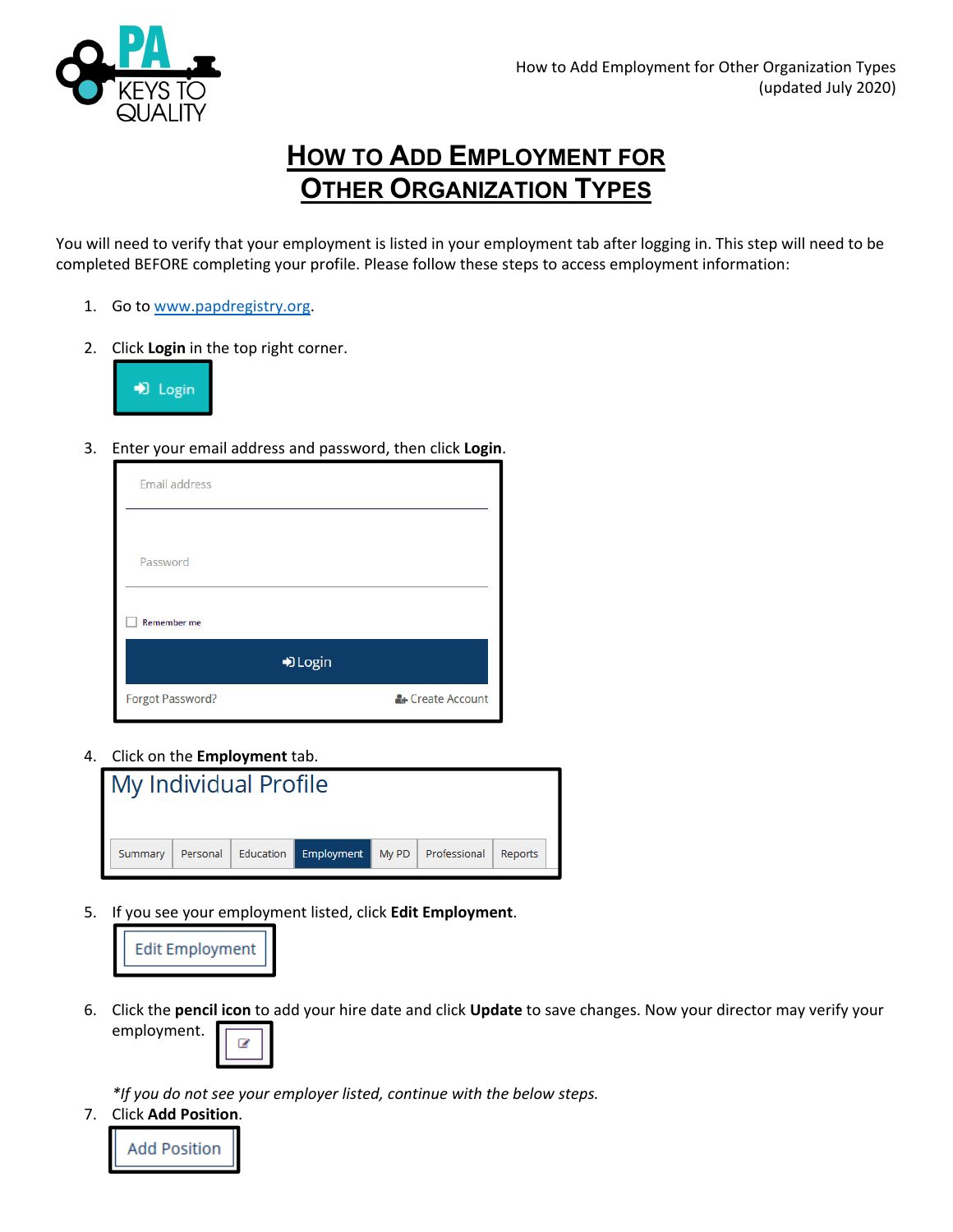

## 8. Click **Select** next to the *Other Organization Types* option.

| Select Employer Type                                                                                                                                                                                                                                                                                                                                    |        |
|---------------------------------------------------------------------------------------------------------------------------------------------------------------------------------------------------------------------------------------------------------------------------------------------------------------------------------------------------------|--------|
| Please select the program type in which you are employed. Once you click on the selct tab, you may choose to<br><b>Return to Employment List</b><br>search your program by program ID (check with your program administrator for this number) or by program<br>name. If you are selecting the program name, please make sure it is the correct program. |        |
| Early Care, School-Age and Education Programs. Please note that your Organization ID is NOT your MPI number.                                                                                                                                                                                                                                            |        |
| Select this button if your employer is any of the following:                                                                                                                                                                                                                                                                                            |        |
| • Head Start or Early Head Start<br>· Family child care provider<br>• Child Care Center<br>· School-age program (Before school, After school, etc.)<br>· School-based Pre-K or Preschool program<br>· Early Childhood Special Education                                                                                                                 | Select |
| Out of state early learning or school age care or employment not related to early learning or school age care                                                                                                                                                                                                                                           | Select |
| Other Organization Types                                                                                                                                                                                                                                                                                                                                |        |
| Select this button if your employer is any of the following:                                                                                                                                                                                                                                                                                            |        |
| • Training Organizations<br>. Non-profits that do not directly offer child care or early education<br>· State and local agencies<br>· State and local government<br>. Institutes of Higher Education<br>· Professional Associations<br>• Child Care Aware agencies<br>· License-exempt programs<br>. Legally non-licensed care providers                | Select |
|                                                                                                                                                                                                                                                                                                                                                         |        |

9. Enter your **Organization ID** or **Employer Name** to search for your Organization. Click **Search**. *\*If you think that* you have reached the wrong area, you can click Start Over and it will take you back to Employer Search options.

| <b>Employer Search</b>               |
|--------------------------------------|
| Search for: Other Organization Types |
| <b>Organization ID</b>               |
| Q                                    |
| Search                               |
|                                      |
| <b>Employer Name</b>                 |
| Q                                    |
|                                      |
| City                                 |
| Q                                    |
| Search                               |
| <b>Start Over</b>                    |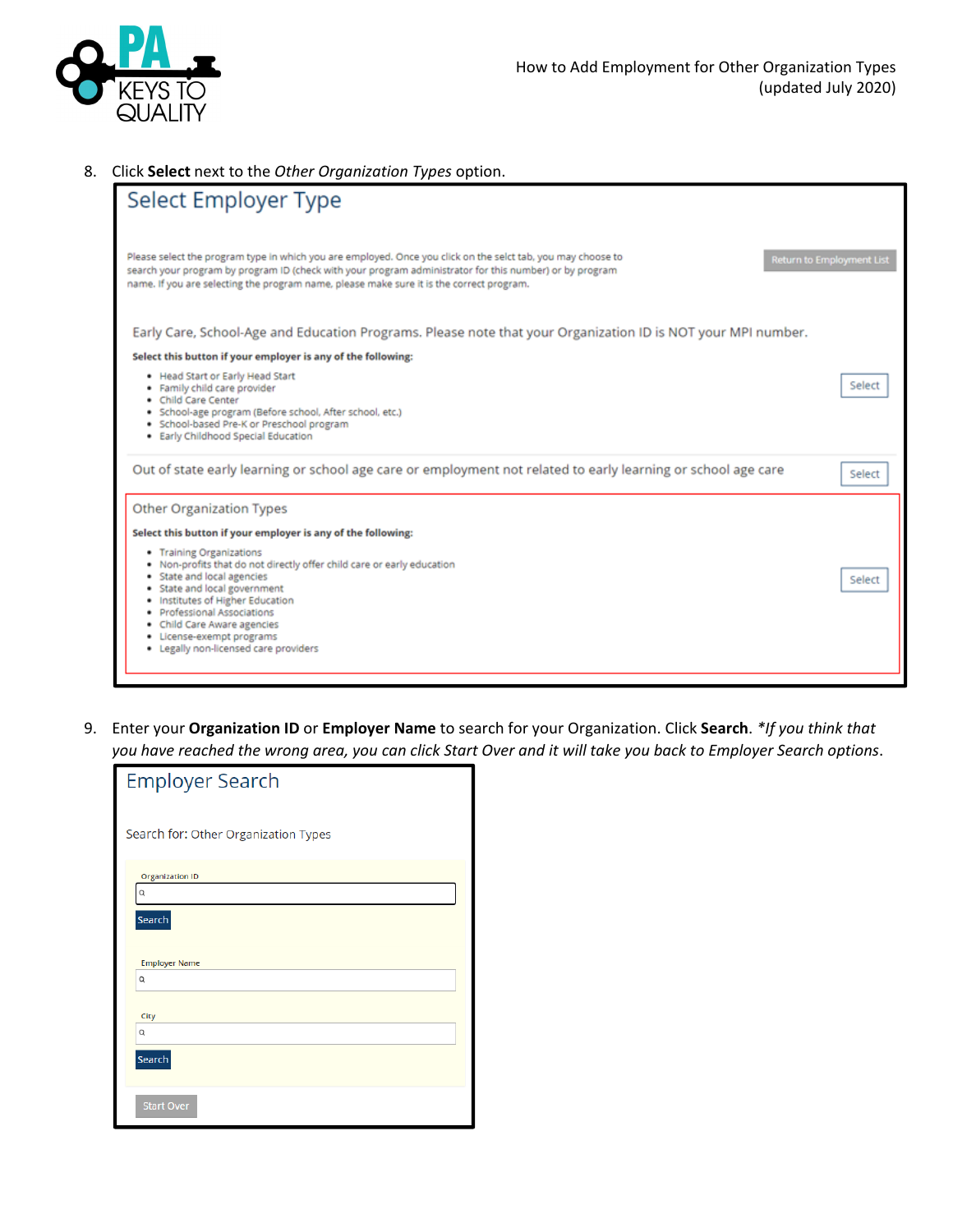

10. Locate your correct organization. Please make sure you select the correct organization based on the location of the organization since many organizations have multiple locations. Click on your organization.

|                        | Click on the Organization ID or Employer Name to that organization to your employment record. |                                                |
|------------------------|-----------------------------------------------------------------------------------------------|------------------------------------------------|
| <b>Organization ID</b> | Name                                                                                          | Address                                        |
| 566                    | Pennsylvania Key                                                                              | 200 North Third Street<br>Harrisburg, PA 17101 |

11. Confirm the Program Information and click **Confirm**.

| <b>Position Details</b>  |                                                                                          |
|--------------------------|------------------------------------------------------------------------------------------|
| Program Information      | You selected the following program. Confirm the selected program is correct.             |
| Name                     | Pennsylvania Key                                                                         |
| Address                  | 200 North Third Street, Harrisburg, PA 17101<br><b>PA County</b><br><b>United States</b> |
| Phone                    | (800) 234-6031                                                                           |
| Email                    | registry@pakeys.org                                                                      |
| Confirm<br><b>Return</b> |                                                                                          |

*\*Continue to next page for last steps.*